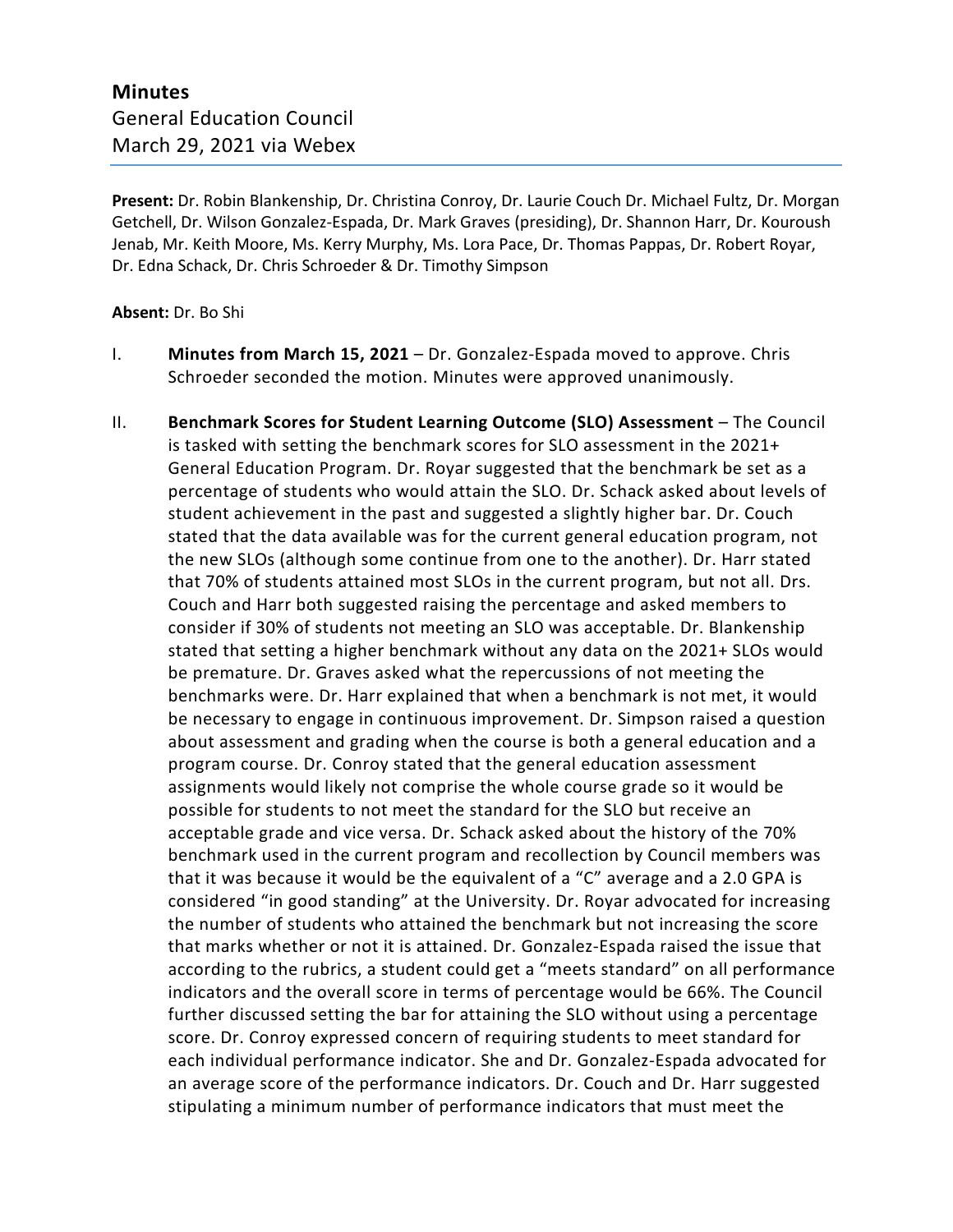standard. Dr. Royar stated that with ideal instruments, failure to meet standard on any one performance indicator is evidence that the student does not meet the SLO. Dr. Conroy expressed that she did not feel that the instruments were ideal. Dr. Harr stated that it is important to collect data properly for individual performance indicators to determine if there is a problem with each indicator. Dr. Conroy asked if there was flexibility to not set a benchmark for the first year. Drs. Couch and Harr were reluctant to not set a benchmark. Dr. Harr stated that it was acceptable to not meet a target as long as you address and plan for improvement. Several members expressed concern with raising the benchmark of the percentage of students attaining the SLO. Dr. Fultz made a motion that the benchmark be "70% of students will meet the standard for each Student Learning Outcome with an average score of the performance indicator criteria". Dr. Blankenship suggested the inclusion of the numerical score of 2 and Dr. Fultz amended the motion. Dr. Schack asked that the motion include a statement that the benchmark be evaluated annually. Dr. Fultz was agreeable. Therefore, the motion was amended to: 70% of students will meet the standard for each Student Learning Outcome with an average score of the performance indicator criteria of 2, with this level of achievement being evaluated annually. Dr. Blankenship seconded. The motion passed unanimously.

- III. **Presentation of Fall 2020 GE Assessment Results:** Dr. Harr provided the fall 2020 preliminary Data Report #2 [attachment]. He stated that all attainment was well over 70% on all SLOs. He noted that SLO 1c and 2c allowed sampling and the percentage assessed would likely increase. SLO 1c (34%), 2b (58%) and 6b (68%) did not meet the reported assessment goal of 70%. The sections for Writing I and II have been received but have not been broken down into individual sections for reporting purposes which results in a low sections assessed numbers for those general education courses and also in Eagle Scholar sections assessed. When the Writing I and II are broken into individual sections, the Eagle Scholar sections assessed number will increase as well. He noted the following important points and areas of concern.
	- SLO 1C will be adjusted for sampling so number of assessed will increase
	- SLO 2B low assessment percentage (58%), due to 11 course sections in NSC2 not assessing the SLO
		- o NOTE 7 course sections assessed two of three SLOs, omitting SLO 2b (ESS 102 all sections)
	- SLO 6B low assessment percentage (68%), due to 9 course sections in HUM1 not assessing the SLO
		- o NOTE 1 course section assessed two of three SLOs, omitting SLO 2b (MUSH 261-005)
	- All SLOs are above attainment threshold of 70%
	- SLO 2d (assessed only in FYS 101) improved from 56% attainment in fall 2019, 55% attainment in spring 2020 to 94% attainment in fall 2020.
		- o Likely due to action plan put in place in spring of 2020 to familiarize instructors with rubric and to have instructors review rubric with students
		- o Point value of assignment was also increased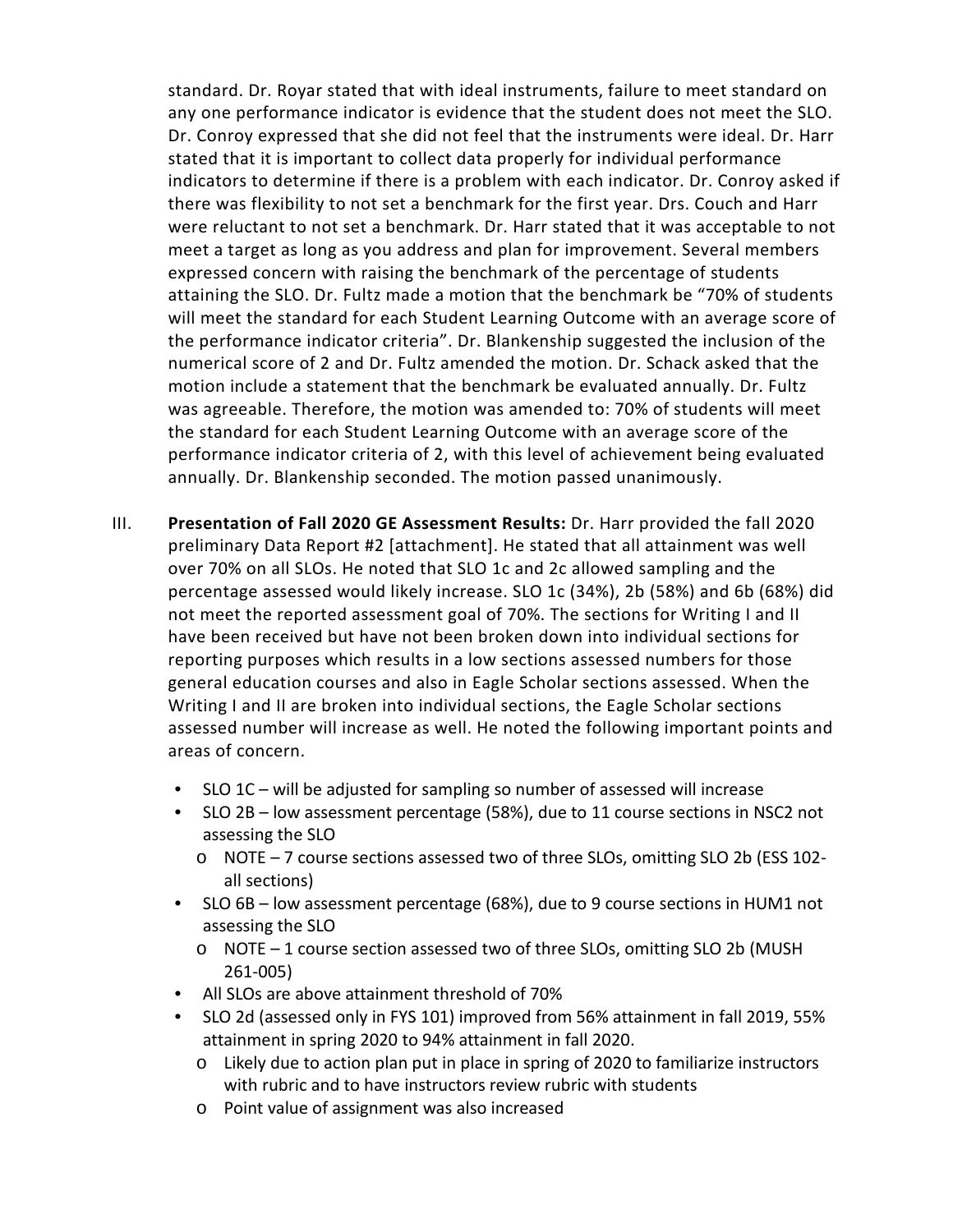Dr. Harr also stated that with the transition from the current general education program to the new, the Council needs only to examine attainment for the SLOs that are in both and are assessed in the same courses. He reported the following for fall but reminded that the data would be combined with Spring before determining if action is needed.

- SLO 1B (SLO 1 going forward) No concerns with courses remaining in curriculum
- SLO 1C (SLO 2 going forward) ENG 200 66% attainment for fall 2020
- SLO 1A (SLO 3 going forward) No concerns with courses remaining in curriculum
- SLO 2A (SLO 5 going forward) ENG 200 60% attainment for fall 2020

Dr. Conroy stated that she has severed on the team that scored the assessment for FYS for a couple of years. She attributed some of the major improvement to the scorers better applying the rubric. She stated that scoring factors could impact assessment results as well. Dr. Couch stated that the approach taken with FYS with bringing parties together to discuss and work through the SLO and the rubric etc. is the approach that is part of the approved assessment cycle for the 2021+ program. Dr. Conroy asked if communications will occur across the different departments that offer courses that assess the same SLOs. Dr. Couch indicated that would be facilitated but first the verification forms must be approved.

- IV. **FYS Subcommittee Report** postponed to next meeting.
- V. **Old Business**: Dr. Graves stated that he, Dr. Harr and Dr. Couch would meet to make preparations to begin the process of reviewing verification forms. He asked the Council to expect correspondence prior to the April 12 meeting. Dr. Conroy asked if the verification forms that were voted on by email were approved. Dr. Couch stated that all of them were and asked administrative support personnel to include the results in the minutes. [Results in the table below]

|                      | <b>COMS 108</b>                                                                                                                    | <b>COMS 108</b>  | <b>ENG 200</b>   | <b>FYS 101</b>   |
|----------------------|------------------------------------------------------------------------------------------------------------------------------------|------------------|------------------|------------------|
| <b>Name</b>          | SLO <sub>3</sub>                                                                                                                   | SLO <sub>5</sub> | SLO <sub>5</sub> | SLO <sub>5</sub> |
| Chris Schroeder      | Approve                                                                                                                            | Approve          | Approve          | Approve          |
| Tim Simpson          | Abstain                                                                                                                            | Abstain          | Abstain          | Abstain          |
| Edna Schack          | Approve                                                                                                                            | Approve          | Approve          | Approve          |
| <b>Thomas Pappas</b> | Approve                                                                                                                            | Approve          | Approve          | Approve          |
|                      | Do Not Approve<br>COMS 108 SLO 3: This SLO<br>requires "a variety of<br>contexts". This SLO is only<br>measured in COMS 108. There |                  |                  |                  |
| Christina Conroy     | is only 1 speech. So there is not                                                                                                  | Approve          | Approve          | Approve          |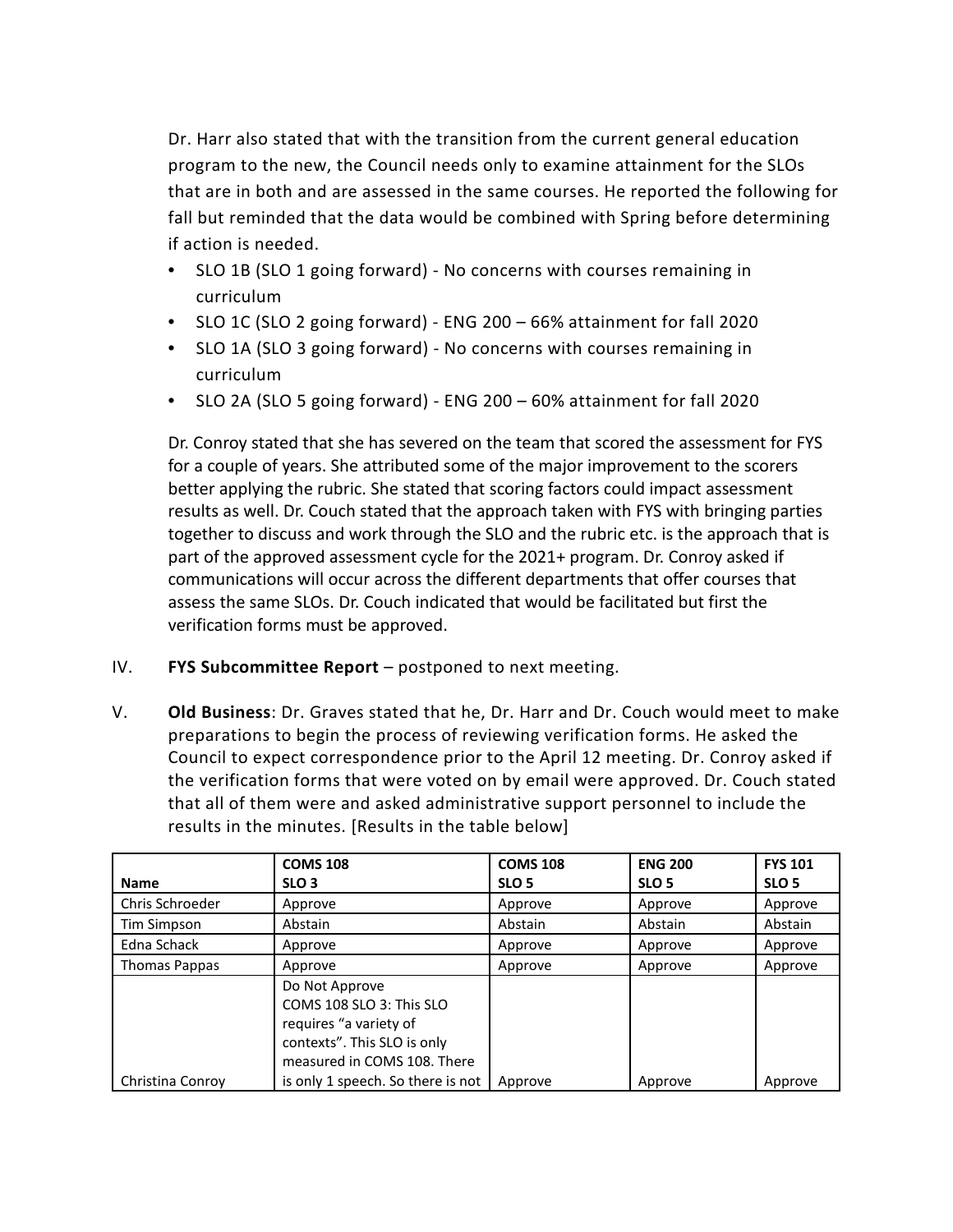|                   | a "variety of contexts". It does |                                  |                              |                |
|-------------------|----------------------------------|----------------------------------|------------------------------|----------------|
|                   | not measure the SLO.             |                                  |                              |                |
| <b>Bo Shi</b>     |                                  |                                  |                              |                |
| Kouroush Jenab    | Approve                          | Approve                          | Approve                      | Approve        |
| Mike Fultz        | Approve                          | Approve                          | Approve                      | Approve        |
|                   |                                  |                                  | Approve                      |                |
|                   |                                  |                                  | Provided                     |                |
|                   |                                  |                                  | comments                     |                |
|                   |                                  |                                  | directly to Dr.              |                |
|                   |                                  |                                  | Graves. Dr.<br>Graves states |                |
|                   |                                  |                                  | that the writing             |                |
|                   |                                  |                                  | committee                    |                |
|                   |                                  |                                  | agreed to a a                |                |
| Wilson Gonzalez-  |                                  |                                  | modification of              |                |
| Espada            | Approve                          | Approve                          | the questions.               | Approve        |
|                   |                                  | Approve. Error on                |                              |                |
|                   |                                  | voting sheet listing             |                              | Approve.       |
|                   |                                  | course as COMS                   |                              | Grammati       |
| Robin Blankenship | Approve                          | 105 instead of 108.              | Approve                      | cal errors.    |
|                   |                                  | Approve. Error on                |                              |                |
|                   |                                  | voting sheet listing             |                              |                |
|                   |                                  | course as COMS                   |                              |                |
| Morgan Getchell   | Approve                          | 105 instead of 108.              | Approve                      | Approve        |
|                   |                                  | Do Not Approve                   |                              |                |
|                   |                                  | I could not see the              |                              |                |
|                   |                                  | way that this SLO                |                              |                |
|                   |                                  | would be assessed.               |                              |                |
|                   |                                  | For example, it                  |                              |                |
|                   |                                  | would be difficult               |                              |                |
|                   |                                  | to distinguish                   |                              |                |
|                   |                                  | between                          |                              |                |
|                   |                                  | appropriate and<br>effective and |                              |                |
|                   |                                  | appropriate and                  | Approve                      |                |
|                   |                                  | ineffective sources              | Agree with Dr.               |                |
|                   |                                  | just following the               | Schack's                     |                |
| Robert Royar      | Approve                          | description.                     | concerns                     | Approve        |
|                   |                                  |                                  | 10 of 12                     | 10 of 12       |
|                   | 9 of 12 Approve                  | 9 of 12 Approve                  | <b>Approve</b>               | <b>Approve</b> |

VI. New Business: None.

NEXT SCHEDULED MEETING: April 12, 2021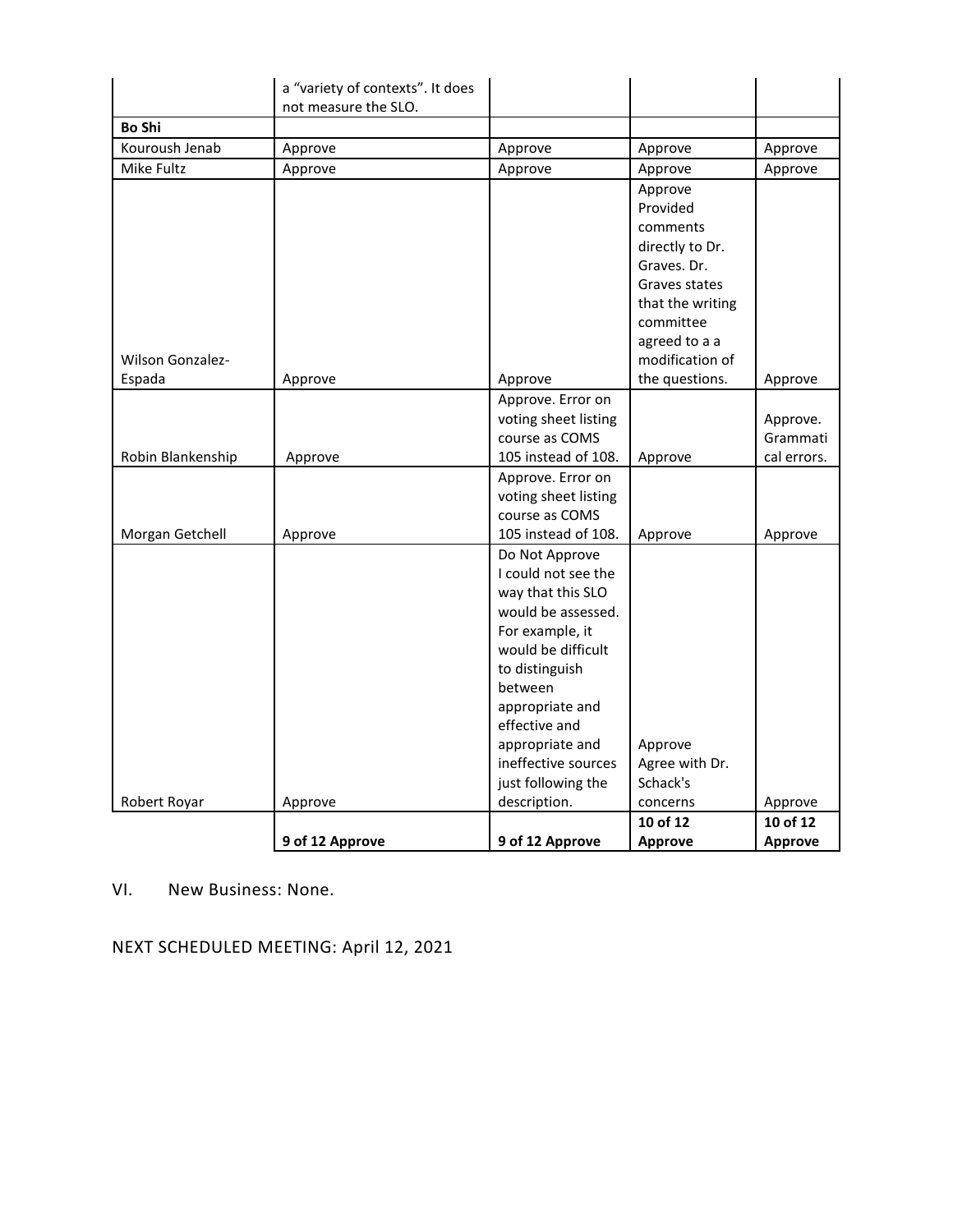

| <b>Fall 2020</b> |          |          |            |          |            |
|------------------|----------|----------|------------|----------|------------|
| <b>SLO</b>       | Enrolled | Assessed | % Assessed | Attained | % Attained |
| 1a               | 1477     | 1327     | 90%        | 1259     | 95%        |
| 1 <sub>b</sub>   | 5791     | 4985     | 86%        | 4272     | 86%        |
| 1 <sub>c</sub>   | 2618     | 881      | 34%        | 731      | 83%        |
| 1 <sub>d</sub>   | 1905     | 1609     | 84%        | 1425     | 89%        |
| 2a               | 3097     | 2781     | 90%        | 2401     | 86%        |
| 2 <sub>b</sub>   | 925      | 541      | 58%        | 441      | 82%        |
| 2c               | 1047     | 899      | 86%        | 736      | 82%        |
| 2d               | 1107     | 970      | 88%        | 909      | 94%        |
| 2e               | 1606     | 1449     | 90%        | 1408     | 97%        |
| 3a               | 1502     | 1371     | 91%        | 1168     | 85%        |
| 3b               | 1502     | 1314     | 87%        | 1064     | 81%        |
| 3 <sub>c</sub>   | 1502     | 1335     | 89%        | 1079     | 81%        |
| 4a               | 810      | 749      | 92%        | 652      | 87%        |
| 4 <sub>b</sub>   | 1529     | 1145     | 75%        | 1026     | 90%        |
| 4c               | 729      | 562      | 77%        | 516      | 92%        |
| 4d               | 2170     | 1962     | 90%        | 1747     | 89%        |
| 5a               | 1075     | 996      | 93%        | 843      | 85%        |
| 5b               | 2000     | 1652     | 83%        | 1408     | 85%        |
| 5c               | 925      | 710      | 77%        | 573      | 81%        |
| 6a               | 800      | 578      | 72%        | 499      | 86%        |
| 6b               | 800      | 547      | 68%        | 442      | 81%        |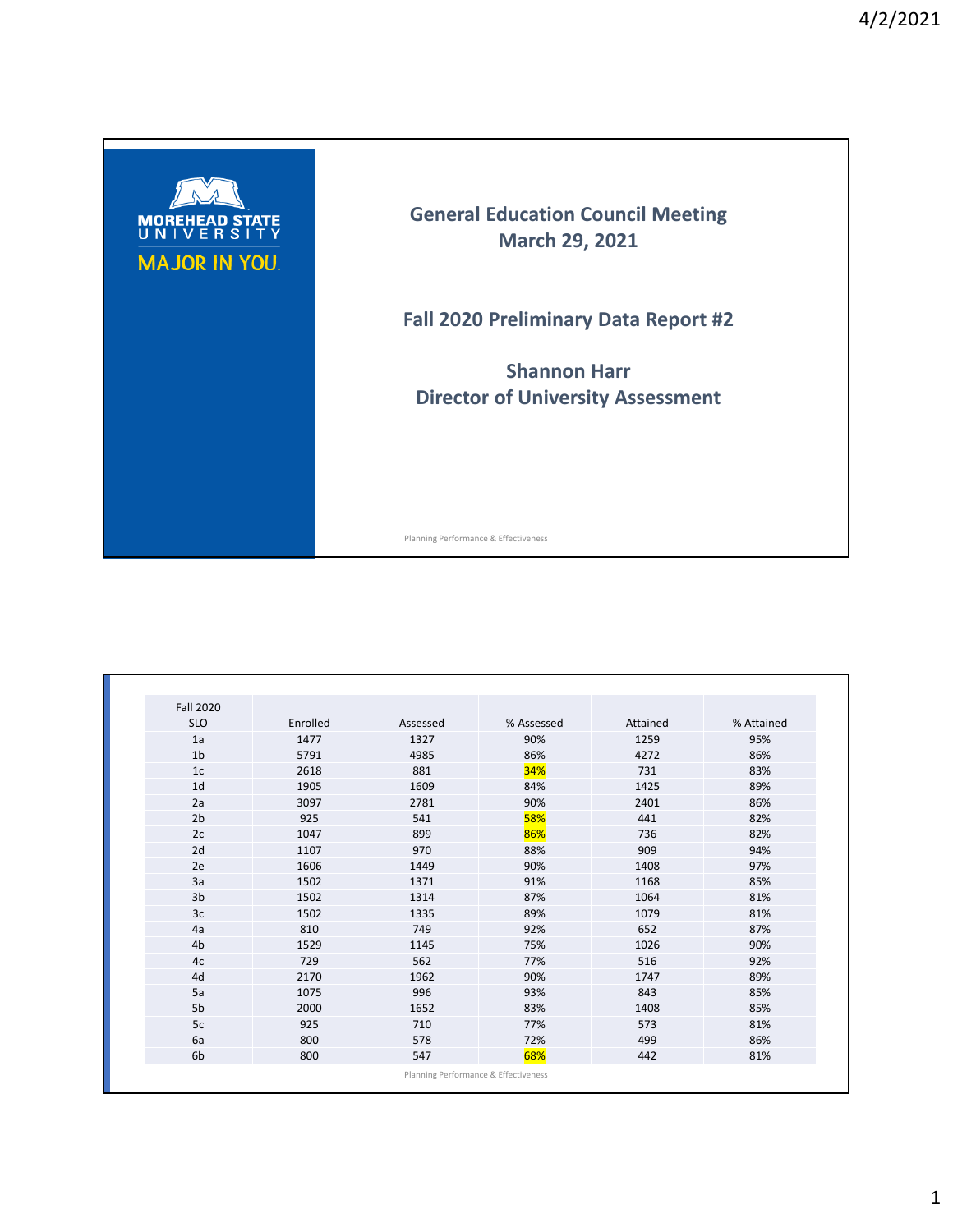| <b>Fall 2020</b>                 | <b>Sections</b> | <b>Sections</b><br><b>Assessed</b> | % Sections<br><b>Assessed</b> | <b>Enrolled</b> | # Assessed | % Assessed | <b>Attained</b> | % Attained |
|----------------------------------|-----------------|------------------------------------|-------------------------------|-----------------|------------|------------|-----------------|------------|
| <b>ORAL</b>                      | 36              | 36                                 | 100.0%                        | 978             | 879        | 89.9%      | 850             | 96.7%      |
| WRITE1                           | 72              | $\overline{2}$                     | 2.8%                          | 1882            | 1677       | 89.1%      | 1503            | 89.6%      |
| WRITE <sub>2</sub>               | 14              | $\overline{2}$                     | 14.3%                         | 237             | 246        | 103.8%     | 154             | 62.6%      |
| MATH                             | 70              | 70                                 | 100.0%                        | 1502            | 1373       | 91.4%      | 1213            | 88.3%      |
| <b>FYS</b>                       | 66              | 66                                 | 100.0%                        | 1107            | 984        | 88.9%      | 977             | 99.3%      |
| <b>CAPSTONE</b>                  | 55              | 46                                 | 83.6%                         | 506             | 476        | 94.1%      | 459             | 96.4%      |
| HUM1                             | 36              | 28                                 | 77.8%                         | 800             | 586        | 73.3%      | 519             | 88.6%      |
| HUM <sub>2</sub>                 | 33              | 31                                 | 93.9%                         | 729             | 608        | 83.4%      | 565             | 92.9%      |
| NSC <sub>1</sub>                 | 36              | 36                                 | 100.0%                        | 1075            | 1030       | 95.8%      | 926             | 89.9%      |
| NSC <sub>2</sub>                 | 35              | 31                                 | 88.6%                         | 925             | 757        | 81.8%      | 665             | 87.8%      |
| SBS1                             | 27              | 27                                 | 100.0%                        | 810             | 767        | 94.7%      | 701             | 91.4%      |
| SBS <sub>2</sub>                 | 37              | 33                                 | 89.2%                         | 1095            | 984        | 89.9%      | 920             | 93.5%      |
| <b>TOTAL</b>                     | 517             | 408                                | 78.9%                         | 11646           | 10367      | 89.0%      | 9452            | 91.2%      |
| <b>EARLY COLLEGE</b>             | 100             | 55                                 | 55.0%                         | 2727            | 1149       | 42.1%      | 1071            | 93.2%      |
| <b>ONLINE</b>                    | 172             | 145                                | 84.3%                         | 4065            | 3409       | 83.9%      | 3145            | 92.3%      |
| <b>EXTENDED</b><br><b>CAMPUS</b> | 6               | 6                                  | 100.0%                        | 20              | 53         | 265.0%     | 48              | 90.6%      |

## Important Points & Areas of Concern

- SLO 1C will be adjusted for sampling so number of assessed will increase
- SLO 2B low assessment percentage (58%), due to 11 course sections in NSC2 not assessing the SLO
	- NOTE 7 course sections assessed two of three SLOs, omitting SLO 2b (ESS 102- all sections)
- SLO 6B low assessment percentage (68%), due to 9 course sections in HUM1 not assessing the SLO
	- NOTE 1 course section assessed two of three SLOs, omitting SLO 2b (MUSH 261-005)
- All SLOs are above attainment threshold of 70%
- SLO 2d (assessed only in FYS 101) improved from 56% attainment in fall 2019, 55% attainment in spring 2020 to 94% attainment in fall 2020.
	- Likely due to action plan put in place in spring of 2020 to familiarize instructors with rubric and to have instructors review rubric with students
	- Point value of assignment was also increased